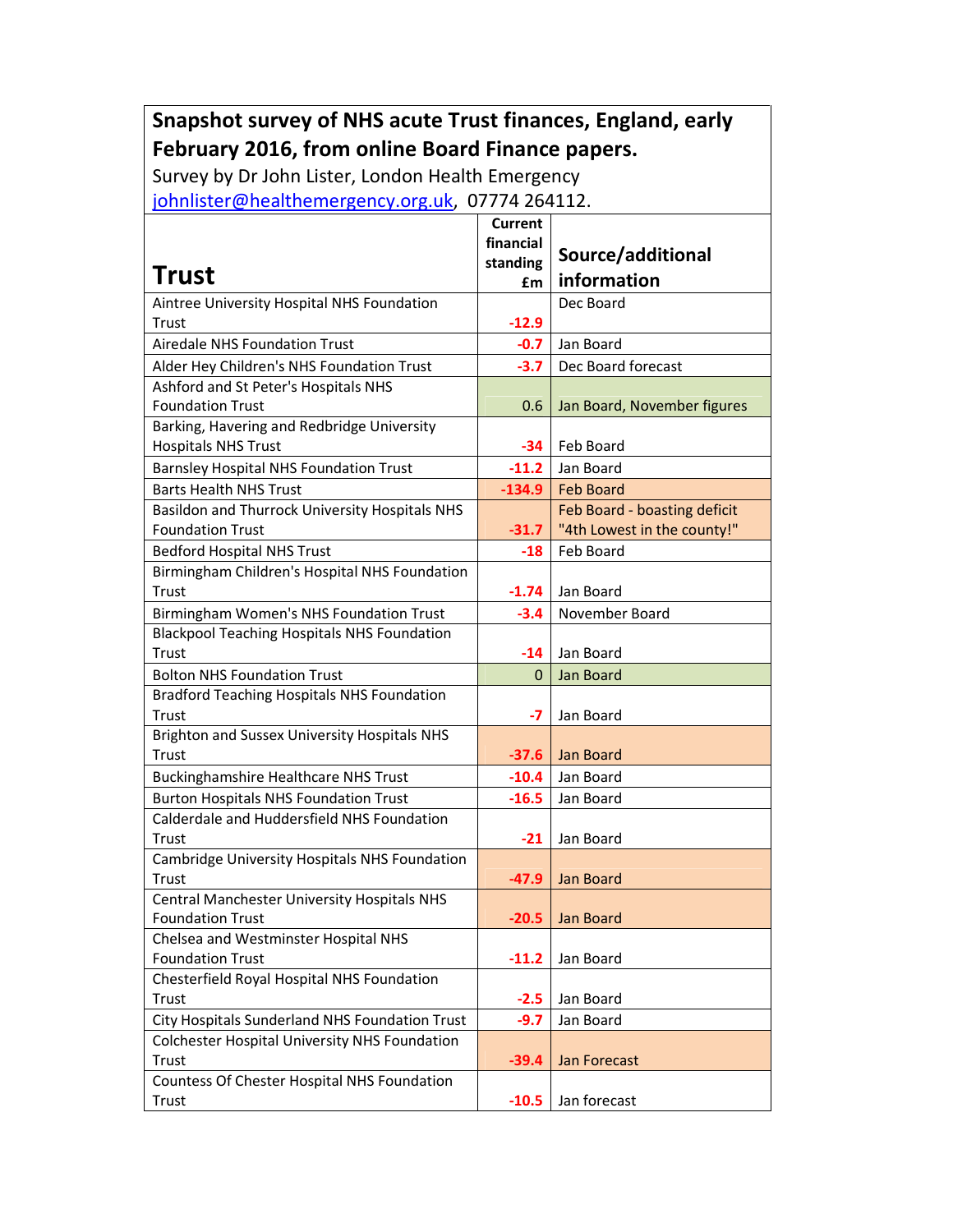| Trust<br>$-14.7$<br>Jan Forecast<br>$-22.7$<br><b>Jan Board</b><br>Croydon Health Services NHS Trust<br>Dartford and Gravesham NHS Trust<br>Jan Board<br>-4.9<br>Derby Teaching Hospitals NHS Foundation Trust<br>Jan Board Forecast £30m<br>$-19$<br>Doncaster and Bassetlaw Hospitals NHS<br><b>Foundation Trust</b><br>$-27$<br>Jan Board<br>Feb Board Forecast £6m deficit<br>Dorset County Hospital NHS Foundation Trust<br>$-3.6$<br>East and North Hertfordshire NHS Trust<br>$-9.9$<br>Jan Board Forecast £12m<br><b>East Cheshire NHS Trust</b><br>$-17.8$<br>Jan Board<br>East Kent Hospitals University NHS Foundation<br>Feb Board. FOT £37m<br>$-28.4$<br><b>Trust</b><br>East Lancashire Hospitals NHS Trust<br>Jan Board<br>$-8.8$<br>East Sussex County Healthcare NHS Trust<br><b>Jan Board</b><br>$-36.5$<br><b>East Sussex Healthcare NHS Trust</b><br>-3<br>Jan Board<br>Frimley Health NHS Foundation Trust<br>-8<br>Forecast -£12m January Board<br>Gateshead Health NHS Foundation Trust<br>Jan Board<br>$-6.4$<br>George Eliot Hospital NHS Trust<br>$-12.2$<br>Jan Board Forecast -£16m<br>Gloucestershire Hospitals NHS Foundation Trust<br>FOT £4m<br>0.5<br>Great Ormond Street Hospital for Children NHS<br><b>Foundation Trust</b><br>Jan Board Forecast - £11.2m<br>$-3.3$<br>Great Western Hospitals NHS Foundation Trust<br>$-6.5$<br>Feb Board Forecast - £11.3m<br>Forecast - £22.8 Jan Board<br>assumes that the Trust delivers<br>savings totalling £75.0 million<br>Guy's and St Thomas' NHS Foundation Trust<br>against the target of £93.4m<br>$-16$<br>Hampshire Hospitals NHS Foundation Trust<br>$-8.5$<br>Jan Board<br>Harrogate and District NHS Foundation Trust<br>$-0.7$<br>Jan Board<br>Jan Board current forecast<br>year end deficit is between<br>(£53.0m) and (£64.0m)<br>Heart Of England NHS Foundation Trust<br>$-45.9$<br>Hinchingbrooke Health Care NHS Trust<br>Jan Board Forecast -£16.6m<br>$-15.1$<br>Homerton University Hospital NHS Foundation<br>Jan Board Forecast -£5.3m<br>Trust<br>$-2.1$<br>Hull and East Yorkshire Hospitals NHS Trust<br>$-18.3$<br>Jan Board Forecast - £26m<br>Imperial College Healthcare NHS Trust<br>$-25.4$<br>Jan Board<br>Ipswich Hospital NHS Trust<br>$-19.6$<br>Jan Board<br>James Paget University Hospitals NHS<br><b>Foundation Trust</b><br>$-5.5$<br>Jan Board<br>Kettering General Hospital NHS Foundation<br>Trust<br>Jan Board<br>$-12$<br>King's College Hospital NHS Foundation Trust<br>$-71.9$<br>Jan Board<br>Kingston Hospital NHS Foundation Trust<br>$-6.2$<br>Jan Board<br>Lancashire Teaching Hospitals NHS Foundation<br>Trust<br>Feb Board Forecast -£34.3m<br>$-23.5$<br>Leeds Teaching Hospitals NHS Trust<br>$-30.2$<br>Jan Board. Plan - £37.2m<br>Lewisham and Greenwich NHS Trust<br>Jan Board<br>$-33.4$ | County Durham and Darlington NHS Foundation    |        |           |
|-----------------------------------------------------------------------------------------------------------------------------------------------------------------------------------------------------------------------------------------------------------------------------------------------------------------------------------------------------------------------------------------------------------------------------------------------------------------------------------------------------------------------------------------------------------------------------------------------------------------------------------------------------------------------------------------------------------------------------------------------------------------------------------------------------------------------------------------------------------------------------------------------------------------------------------------------------------------------------------------------------------------------------------------------------------------------------------------------------------------------------------------------------------------------------------------------------------------------------------------------------------------------------------------------------------------------------------------------------------------------------------------------------------------------------------------------------------------------------------------------------------------------------------------------------------------------------------------------------------------------------------------------------------------------------------------------------------------------------------------------------------------------------------------------------------------------------------------------------------------------------------------------------------------------------------------------------------------------------------------------------------------------------------------------------------------------------------------------------------------------------------------------------------------------------------------------------------------------------------------------------------------------------------------------------------------------------------------------------------------------------------------------------------------------------------------------------------------------------------------------------------------------------------------------------------------------------------------------------------------------------------------------------------------------------------------------------------------------------------------------------------------------------------------------------------------------------------------|------------------------------------------------|--------|-----------|
|                                                                                                                                                                                                                                                                                                                                                                                                                                                                                                                                                                                                                                                                                                                                                                                                                                                                                                                                                                                                                                                                                                                                                                                                                                                                                                                                                                                                                                                                                                                                                                                                                                                                                                                                                                                                                                                                                                                                                                                                                                                                                                                                                                                                                                                                                                                                                                                                                                                                                                                                                                                                                                                                                                                                                                                                                                         |                                                |        |           |
|                                                                                                                                                                                                                                                                                                                                                                                                                                                                                                                                                                                                                                                                                                                                                                                                                                                                                                                                                                                                                                                                                                                                                                                                                                                                                                                                                                                                                                                                                                                                                                                                                                                                                                                                                                                                                                                                                                                                                                                                                                                                                                                                                                                                                                                                                                                                                                                                                                                                                                                                                                                                                                                                                                                                                                                                                                         |                                                |        |           |
|                                                                                                                                                                                                                                                                                                                                                                                                                                                                                                                                                                                                                                                                                                                                                                                                                                                                                                                                                                                                                                                                                                                                                                                                                                                                                                                                                                                                                                                                                                                                                                                                                                                                                                                                                                                                                                                                                                                                                                                                                                                                                                                                                                                                                                                                                                                                                                                                                                                                                                                                                                                                                                                                                                                                                                                                                                         |                                                |        |           |
|                                                                                                                                                                                                                                                                                                                                                                                                                                                                                                                                                                                                                                                                                                                                                                                                                                                                                                                                                                                                                                                                                                                                                                                                                                                                                                                                                                                                                                                                                                                                                                                                                                                                                                                                                                                                                                                                                                                                                                                                                                                                                                                                                                                                                                                                                                                                                                                                                                                                                                                                                                                                                                                                                                                                                                                                                                         |                                                |        |           |
|                                                                                                                                                                                                                                                                                                                                                                                                                                                                                                                                                                                                                                                                                                                                                                                                                                                                                                                                                                                                                                                                                                                                                                                                                                                                                                                                                                                                                                                                                                                                                                                                                                                                                                                                                                                                                                                                                                                                                                                                                                                                                                                                                                                                                                                                                                                                                                                                                                                                                                                                                                                                                                                                                                                                                                                                                                         |                                                |        |           |
|                                                                                                                                                                                                                                                                                                                                                                                                                                                                                                                                                                                                                                                                                                                                                                                                                                                                                                                                                                                                                                                                                                                                                                                                                                                                                                                                                                                                                                                                                                                                                                                                                                                                                                                                                                                                                                                                                                                                                                                                                                                                                                                                                                                                                                                                                                                                                                                                                                                                                                                                                                                                                                                                                                                                                                                                                                         |                                                |        |           |
|                                                                                                                                                                                                                                                                                                                                                                                                                                                                                                                                                                                                                                                                                                                                                                                                                                                                                                                                                                                                                                                                                                                                                                                                                                                                                                                                                                                                                                                                                                                                                                                                                                                                                                                                                                                                                                                                                                                                                                                                                                                                                                                                                                                                                                                                                                                                                                                                                                                                                                                                                                                                                                                                                                                                                                                                                                         |                                                |        |           |
|                                                                                                                                                                                                                                                                                                                                                                                                                                                                                                                                                                                                                                                                                                                                                                                                                                                                                                                                                                                                                                                                                                                                                                                                                                                                                                                                                                                                                                                                                                                                                                                                                                                                                                                                                                                                                                                                                                                                                                                                                                                                                                                                                                                                                                                                                                                                                                                                                                                                                                                                                                                                                                                                                                                                                                                                                                         |                                                |        |           |
|                                                                                                                                                                                                                                                                                                                                                                                                                                                                                                                                                                                                                                                                                                                                                                                                                                                                                                                                                                                                                                                                                                                                                                                                                                                                                                                                                                                                                                                                                                                                                                                                                                                                                                                                                                                                                                                                                                                                                                                                                                                                                                                                                                                                                                                                                                                                                                                                                                                                                                                                                                                                                                                                                                                                                                                                                                         |                                                |        |           |
|                                                                                                                                                                                                                                                                                                                                                                                                                                                                                                                                                                                                                                                                                                                                                                                                                                                                                                                                                                                                                                                                                                                                                                                                                                                                                                                                                                                                                                                                                                                                                                                                                                                                                                                                                                                                                                                                                                                                                                                                                                                                                                                                                                                                                                                                                                                                                                                                                                                                                                                                                                                                                                                                                                                                                                                                                                         |                                                |        |           |
|                                                                                                                                                                                                                                                                                                                                                                                                                                                                                                                                                                                                                                                                                                                                                                                                                                                                                                                                                                                                                                                                                                                                                                                                                                                                                                                                                                                                                                                                                                                                                                                                                                                                                                                                                                                                                                                                                                                                                                                                                                                                                                                                                                                                                                                                                                                                                                                                                                                                                                                                                                                                                                                                                                                                                                                                                                         |                                                |        |           |
|                                                                                                                                                                                                                                                                                                                                                                                                                                                                                                                                                                                                                                                                                                                                                                                                                                                                                                                                                                                                                                                                                                                                                                                                                                                                                                                                                                                                                                                                                                                                                                                                                                                                                                                                                                                                                                                                                                                                                                                                                                                                                                                                                                                                                                                                                                                                                                                                                                                                                                                                                                                                                                                                                                                                                                                                                                         |                                                |        |           |
|                                                                                                                                                                                                                                                                                                                                                                                                                                                                                                                                                                                                                                                                                                                                                                                                                                                                                                                                                                                                                                                                                                                                                                                                                                                                                                                                                                                                                                                                                                                                                                                                                                                                                                                                                                                                                                                                                                                                                                                                                                                                                                                                                                                                                                                                                                                                                                                                                                                                                                                                                                                                                                                                                                                                                                                                                                         |                                                |        |           |
|                                                                                                                                                                                                                                                                                                                                                                                                                                                                                                                                                                                                                                                                                                                                                                                                                                                                                                                                                                                                                                                                                                                                                                                                                                                                                                                                                                                                                                                                                                                                                                                                                                                                                                                                                                                                                                                                                                                                                                                                                                                                                                                                                                                                                                                                                                                                                                                                                                                                                                                                                                                                                                                                                                                                                                                                                                         |                                                |        |           |
|                                                                                                                                                                                                                                                                                                                                                                                                                                                                                                                                                                                                                                                                                                                                                                                                                                                                                                                                                                                                                                                                                                                                                                                                                                                                                                                                                                                                                                                                                                                                                                                                                                                                                                                                                                                                                                                                                                                                                                                                                                                                                                                                                                                                                                                                                                                                                                                                                                                                                                                                                                                                                                                                                                                                                                                                                                         |                                                |        |           |
|                                                                                                                                                                                                                                                                                                                                                                                                                                                                                                                                                                                                                                                                                                                                                                                                                                                                                                                                                                                                                                                                                                                                                                                                                                                                                                                                                                                                                                                                                                                                                                                                                                                                                                                                                                                                                                                                                                                                                                                                                                                                                                                                                                                                                                                                                                                                                                                                                                                                                                                                                                                                                                                                                                                                                                                                                                         |                                                |        |           |
|                                                                                                                                                                                                                                                                                                                                                                                                                                                                                                                                                                                                                                                                                                                                                                                                                                                                                                                                                                                                                                                                                                                                                                                                                                                                                                                                                                                                                                                                                                                                                                                                                                                                                                                                                                                                                                                                                                                                                                                                                                                                                                                                                                                                                                                                                                                                                                                                                                                                                                                                                                                                                                                                                                                                                                                                                                         |                                                |        |           |
|                                                                                                                                                                                                                                                                                                                                                                                                                                                                                                                                                                                                                                                                                                                                                                                                                                                                                                                                                                                                                                                                                                                                                                                                                                                                                                                                                                                                                                                                                                                                                                                                                                                                                                                                                                                                                                                                                                                                                                                                                                                                                                                                                                                                                                                                                                                                                                                                                                                                                                                                                                                                                                                                                                                                                                                                                                         |                                                |        |           |
|                                                                                                                                                                                                                                                                                                                                                                                                                                                                                                                                                                                                                                                                                                                                                                                                                                                                                                                                                                                                                                                                                                                                                                                                                                                                                                                                                                                                                                                                                                                                                                                                                                                                                                                                                                                                                                                                                                                                                                                                                                                                                                                                                                                                                                                                                                                                                                                                                                                                                                                                                                                                                                                                                                                                                                                                                                         |                                                |        |           |
|                                                                                                                                                                                                                                                                                                                                                                                                                                                                                                                                                                                                                                                                                                                                                                                                                                                                                                                                                                                                                                                                                                                                                                                                                                                                                                                                                                                                                                                                                                                                                                                                                                                                                                                                                                                                                                                                                                                                                                                                                                                                                                                                                                                                                                                                                                                                                                                                                                                                                                                                                                                                                                                                                                                                                                                                                                         |                                                |        |           |
|                                                                                                                                                                                                                                                                                                                                                                                                                                                                                                                                                                                                                                                                                                                                                                                                                                                                                                                                                                                                                                                                                                                                                                                                                                                                                                                                                                                                                                                                                                                                                                                                                                                                                                                                                                                                                                                                                                                                                                                                                                                                                                                                                                                                                                                                                                                                                                                                                                                                                                                                                                                                                                                                                                                                                                                                                                         |                                                |        |           |
|                                                                                                                                                                                                                                                                                                                                                                                                                                                                                                                                                                                                                                                                                                                                                                                                                                                                                                                                                                                                                                                                                                                                                                                                                                                                                                                                                                                                                                                                                                                                                                                                                                                                                                                                                                                                                                                                                                                                                                                                                                                                                                                                                                                                                                                                                                                                                                                                                                                                                                                                                                                                                                                                                                                                                                                                                                         |                                                |        |           |
|                                                                                                                                                                                                                                                                                                                                                                                                                                                                                                                                                                                                                                                                                                                                                                                                                                                                                                                                                                                                                                                                                                                                                                                                                                                                                                                                                                                                                                                                                                                                                                                                                                                                                                                                                                                                                                                                                                                                                                                                                                                                                                                                                                                                                                                                                                                                                                                                                                                                                                                                                                                                                                                                                                                                                                                                                                         |                                                |        |           |
|                                                                                                                                                                                                                                                                                                                                                                                                                                                                                                                                                                                                                                                                                                                                                                                                                                                                                                                                                                                                                                                                                                                                                                                                                                                                                                                                                                                                                                                                                                                                                                                                                                                                                                                                                                                                                                                                                                                                                                                                                                                                                                                                                                                                                                                                                                                                                                                                                                                                                                                                                                                                                                                                                                                                                                                                                                         |                                                |        |           |
|                                                                                                                                                                                                                                                                                                                                                                                                                                                                                                                                                                                                                                                                                                                                                                                                                                                                                                                                                                                                                                                                                                                                                                                                                                                                                                                                                                                                                                                                                                                                                                                                                                                                                                                                                                                                                                                                                                                                                                                                                                                                                                                                                                                                                                                                                                                                                                                                                                                                                                                                                                                                                                                                                                                                                                                                                                         |                                                |        |           |
|                                                                                                                                                                                                                                                                                                                                                                                                                                                                                                                                                                                                                                                                                                                                                                                                                                                                                                                                                                                                                                                                                                                                                                                                                                                                                                                                                                                                                                                                                                                                                                                                                                                                                                                                                                                                                                                                                                                                                                                                                                                                                                                                                                                                                                                                                                                                                                                                                                                                                                                                                                                                                                                                                                                                                                                                                                         |                                                |        |           |
|                                                                                                                                                                                                                                                                                                                                                                                                                                                                                                                                                                                                                                                                                                                                                                                                                                                                                                                                                                                                                                                                                                                                                                                                                                                                                                                                                                                                                                                                                                                                                                                                                                                                                                                                                                                                                                                                                                                                                                                                                                                                                                                                                                                                                                                                                                                                                                                                                                                                                                                                                                                                                                                                                                                                                                                                                                         |                                                |        |           |
|                                                                                                                                                                                                                                                                                                                                                                                                                                                                                                                                                                                                                                                                                                                                                                                                                                                                                                                                                                                                                                                                                                                                                                                                                                                                                                                                                                                                                                                                                                                                                                                                                                                                                                                                                                                                                                                                                                                                                                                                                                                                                                                                                                                                                                                                                                                                                                                                                                                                                                                                                                                                                                                                                                                                                                                                                                         |                                                |        |           |
|                                                                                                                                                                                                                                                                                                                                                                                                                                                                                                                                                                                                                                                                                                                                                                                                                                                                                                                                                                                                                                                                                                                                                                                                                                                                                                                                                                                                                                                                                                                                                                                                                                                                                                                                                                                                                                                                                                                                                                                                                                                                                                                                                                                                                                                                                                                                                                                                                                                                                                                                                                                                                                                                                                                                                                                                                                         |                                                |        |           |
|                                                                                                                                                                                                                                                                                                                                                                                                                                                                                                                                                                                                                                                                                                                                                                                                                                                                                                                                                                                                                                                                                                                                                                                                                                                                                                                                                                                                                                                                                                                                                                                                                                                                                                                                                                                                                                                                                                                                                                                                                                                                                                                                                                                                                                                                                                                                                                                                                                                                                                                                                                                                                                                                                                                                                                                                                                         |                                                |        |           |
|                                                                                                                                                                                                                                                                                                                                                                                                                                                                                                                                                                                                                                                                                                                                                                                                                                                                                                                                                                                                                                                                                                                                                                                                                                                                                                                                                                                                                                                                                                                                                                                                                                                                                                                                                                                                                                                                                                                                                                                                                                                                                                                                                                                                                                                                                                                                                                                                                                                                                                                                                                                                                                                                                                                                                                                                                                         |                                                |        |           |
|                                                                                                                                                                                                                                                                                                                                                                                                                                                                                                                                                                                                                                                                                                                                                                                                                                                                                                                                                                                                                                                                                                                                                                                                                                                                                                                                                                                                                                                                                                                                                                                                                                                                                                                                                                                                                                                                                                                                                                                                                                                                                                                                                                                                                                                                                                                                                                                                                                                                                                                                                                                                                                                                                                                                                                                                                                         |                                                |        |           |
|                                                                                                                                                                                                                                                                                                                                                                                                                                                                                                                                                                                                                                                                                                                                                                                                                                                                                                                                                                                                                                                                                                                                                                                                                                                                                                                                                                                                                                                                                                                                                                                                                                                                                                                                                                                                                                                                                                                                                                                                                                                                                                                                                                                                                                                                                                                                                                                                                                                                                                                                                                                                                                                                                                                                                                                                                                         |                                                |        |           |
|                                                                                                                                                                                                                                                                                                                                                                                                                                                                                                                                                                                                                                                                                                                                                                                                                                                                                                                                                                                                                                                                                                                                                                                                                                                                                                                                                                                                                                                                                                                                                                                                                                                                                                                                                                                                                                                                                                                                                                                                                                                                                                                                                                                                                                                                                                                                                                                                                                                                                                                                                                                                                                                                                                                                                                                                                                         |                                                |        |           |
|                                                                                                                                                                                                                                                                                                                                                                                                                                                                                                                                                                                                                                                                                                                                                                                                                                                                                                                                                                                                                                                                                                                                                                                                                                                                                                                                                                                                                                                                                                                                                                                                                                                                                                                                                                                                                                                                                                                                                                                                                                                                                                                                                                                                                                                                                                                                                                                                                                                                                                                                                                                                                                                                                                                                                                                                                                         |                                                |        |           |
|                                                                                                                                                                                                                                                                                                                                                                                                                                                                                                                                                                                                                                                                                                                                                                                                                                                                                                                                                                                                                                                                                                                                                                                                                                                                                                                                                                                                                                                                                                                                                                                                                                                                                                                                                                                                                                                                                                                                                                                                                                                                                                                                                                                                                                                                                                                                                                                                                                                                                                                                                                                                                                                                                                                                                                                                                                         |                                                |        |           |
|                                                                                                                                                                                                                                                                                                                                                                                                                                                                                                                                                                                                                                                                                                                                                                                                                                                                                                                                                                                                                                                                                                                                                                                                                                                                                                                                                                                                                                                                                                                                                                                                                                                                                                                                                                                                                                                                                                                                                                                                                                                                                                                                                                                                                                                                                                                                                                                                                                                                                                                                                                                                                                                                                                                                                                                                                                         |                                                |        |           |
|                                                                                                                                                                                                                                                                                                                                                                                                                                                                                                                                                                                                                                                                                                                                                                                                                                                                                                                                                                                                                                                                                                                                                                                                                                                                                                                                                                                                                                                                                                                                                                                                                                                                                                                                                                                                                                                                                                                                                                                                                                                                                                                                                                                                                                                                                                                                                                                                                                                                                                                                                                                                                                                                                                                                                                                                                                         |                                                |        |           |
|                                                                                                                                                                                                                                                                                                                                                                                                                                                                                                                                                                                                                                                                                                                                                                                                                                                                                                                                                                                                                                                                                                                                                                                                                                                                                                                                                                                                                                                                                                                                                                                                                                                                                                                                                                                                                                                                                                                                                                                                                                                                                                                                                                                                                                                                                                                                                                                                                                                                                                                                                                                                                                                                                                                                                                                                                                         |                                                |        |           |
|                                                                                                                                                                                                                                                                                                                                                                                                                                                                                                                                                                                                                                                                                                                                                                                                                                                                                                                                                                                                                                                                                                                                                                                                                                                                                                                                                                                                                                                                                                                                                                                                                                                                                                                                                                                                                                                                                                                                                                                                                                                                                                                                                                                                                                                                                                                                                                                                                                                                                                                                                                                                                                                                                                                                                                                                                                         |                                                |        |           |
|                                                                                                                                                                                                                                                                                                                                                                                                                                                                                                                                                                                                                                                                                                                                                                                                                                                                                                                                                                                                                                                                                                                                                                                                                                                                                                                                                                                                                                                                                                                                                                                                                                                                                                                                                                                                                                                                                                                                                                                                                                                                                                                                                                                                                                                                                                                                                                                                                                                                                                                                                                                                                                                                                                                                                                                                                                         |                                                |        |           |
|                                                                                                                                                                                                                                                                                                                                                                                                                                                                                                                                                                                                                                                                                                                                                                                                                                                                                                                                                                                                                                                                                                                                                                                                                                                                                                                                                                                                                                                                                                                                                                                                                                                                                                                                                                                                                                                                                                                                                                                                                                                                                                                                                                                                                                                                                                                                                                                                                                                                                                                                                                                                                                                                                                                                                                                                                                         |                                                |        |           |
|                                                                                                                                                                                                                                                                                                                                                                                                                                                                                                                                                                                                                                                                                                                                                                                                                                                                                                                                                                                                                                                                                                                                                                                                                                                                                                                                                                                                                                                                                                                                                                                                                                                                                                                                                                                                                                                                                                                                                                                                                                                                                                                                                                                                                                                                                                                                                                                                                                                                                                                                                                                                                                                                                                                                                                                                                                         |                                                |        |           |
|                                                                                                                                                                                                                                                                                                                                                                                                                                                                                                                                                                                                                                                                                                                                                                                                                                                                                                                                                                                                                                                                                                                                                                                                                                                                                                                                                                                                                                                                                                                                                                                                                                                                                                                                                                                                                                                                                                                                                                                                                                                                                                                                                                                                                                                                                                                                                                                                                                                                                                                                                                                                                                                                                                                                                                                                                                         |                                                |        |           |
|                                                                                                                                                                                                                                                                                                                                                                                                                                                                                                                                                                                                                                                                                                                                                                                                                                                                                                                                                                                                                                                                                                                                                                                                                                                                                                                                                                                                                                                                                                                                                                                                                                                                                                                                                                                                                                                                                                                                                                                                                                                                                                                                                                                                                                                                                                                                                                                                                                                                                                                                                                                                                                                                                                                                                                                                                                         |                                                |        |           |
|                                                                                                                                                                                                                                                                                                                                                                                                                                                                                                                                                                                                                                                                                                                                                                                                                                                                                                                                                                                                                                                                                                                                                                                                                                                                                                                                                                                                                                                                                                                                                                                                                                                                                                                                                                                                                                                                                                                                                                                                                                                                                                                                                                                                                                                                                                                                                                                                                                                                                                                                                                                                                                                                                                                                                                                                                                         | Liverpool Heart and Chest NHS Foundation Trust | $-0.9$ | Jan Board |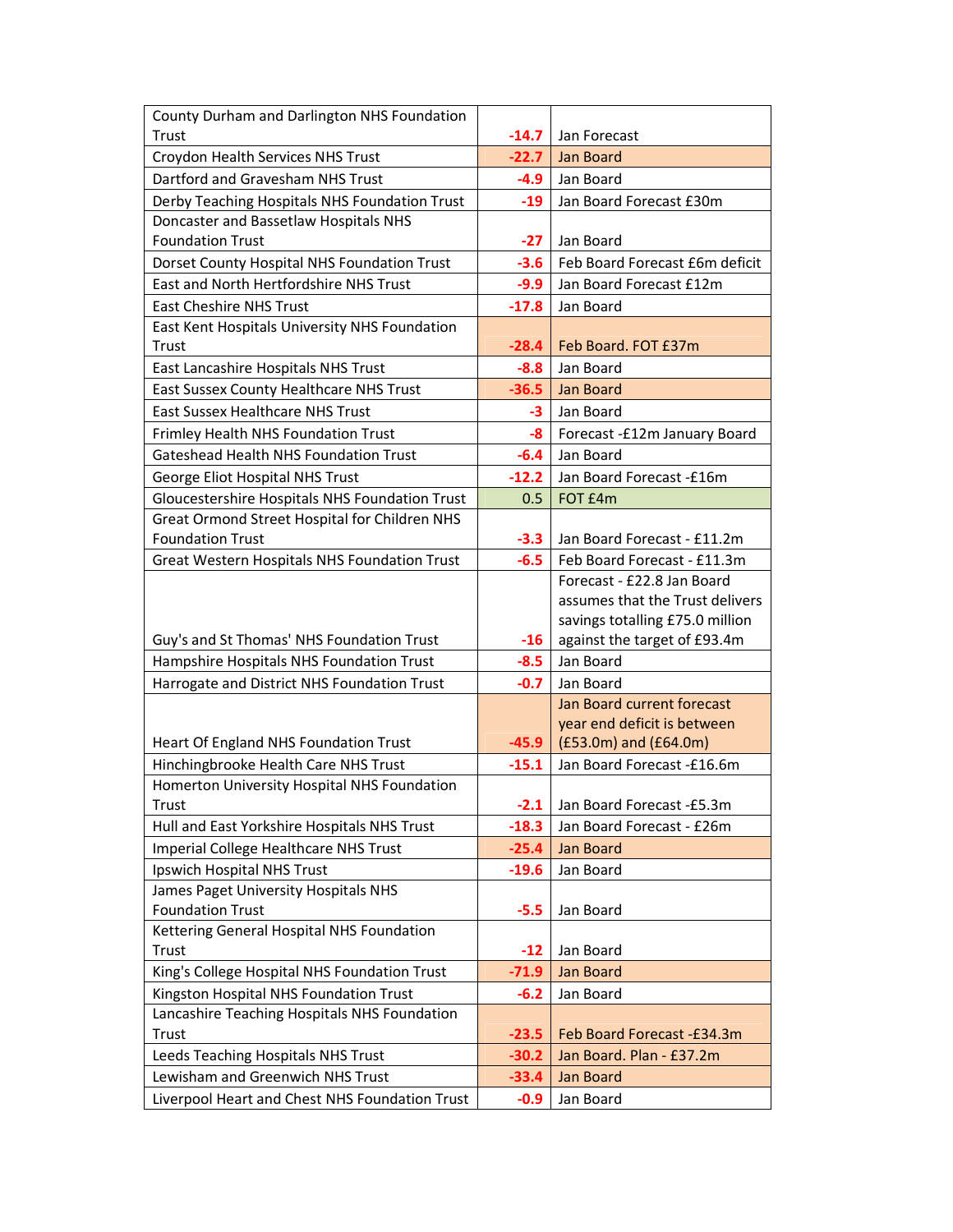| Liverpool Women's NHS Foundation Trust        | $-6.29$ | Feb Board                      |
|-----------------------------------------------|---------|--------------------------------|
|                                               |         | Jan Board - 'struggle to meet  |
| London North West Healthcare NHS Trust        | $-76.3$ | target out turn of - £88.3m'   |
| Luton and Dunstable University Hospital NHS   |         |                                |
| <b>Foundation Trust</b>                       | 0.002   | Jan Board                      |
| Maidstone and Tunbridge Wells NHS Trust       | $-18.8$ | Jan Board                      |
|                                               |         | Jan Board, reforecast out turn |
| <b>Medway NHS Foundation Trust</b>            | $-41.9$ | $-£48.5$                       |
| Mid Cheshire Hospitals NHS Foundation Trust   | $-5.5$  | Jan Board                      |
| Mid Essex Hospital Services NHS Trust         | $-38.3$ | <b>Feb Board</b>               |
| Mid Yorkshire Hospitals NHS Trust             | $-21.5$ | <b>Feb Board</b>               |
| Milton Keynes University Hospital NHS         |         |                                |
| <b>Foundation Trust</b>                       | $-21.8$ | Jan Board                      |
| Moorfields Eye Hospital NHS Foundation Trust  | 0.3     | Jan Board                      |
| Norfolk and Norwich University Hospitals NHS  |         |                                |
| <b>Foundation Trust</b>                       | $-10.3$ | Jan Board                      |
| <b>North Bristol NHS Trust</b>                | $-36.9$ | Jan Board                      |
|                                               |         | Jan Board target £64.5m        |
| North Cumbria University Hospitals NHS Trust  | $-43.3$ | outturn                        |
| North Middlesex University Hospital NHS Trust | $-4.7$  | Jan Board                      |
| North Tees and Hartlepool NHS Foundation      |         |                                |
| Trust                                         | $-7.7$  | Jan Board                      |
| Northampton General Hospital NHS Trust        | $-16.6$ | Jan Board (FOT target £20.4m   |
| Northern Devon Healthcare NHS Trust           | $-4.1$  | Jan Board                      |
| Northern Lincolnshire and Goole NHS           |         |                                |
| <b>Foundation Trust</b>                       | $-19.3$ | Jan Board (forecast -£26.1)    |
| Northumbria Healthcare NHS Foundation Trust   |         | No figures on website          |
| Nottingham University Hospitals NHS Trust     | $-41.8$ | Jan Board, -6.8%. FOT -£49.8m  |
|                                               |         |                                |
| Oxford University Hospitals NHS Foundation    |         | Jan Board (£15m covered by     |
| Trust                                         | $-3.3$  | reserves)                      |
| Papworth Hospital NHS Foundation Trust        | -6      | Jan Board                      |
| Pennine Acute Hospitals NHS Trust             | $-19.4$ | Dec Board (month 8)            |
| Peterborough and Stamford Hospitals NHS       |         |                                |
| Foundation Trust                              |         | -28.3 Jan Board FOT - £38.1    |
| Plymouth Hospitals NHS Trust                  | $-31.5$ | Jan Board                      |
| Poole Hospital NHS Foundation Trust           | $-4.2$  | Jan Board                      |
| Portsmouth Hospitals NHS Trust                | $-21.7$ | Jan Board                      |
| Queen Victoria Hospital NHS Foundation Trust  | 0.6     | Jan Board                      |
| Robert Jones and Agnes Hunt Orthopaedic and   |         |                                |
| <b>District Hospital NHS Trust</b>            | 0.3     | Jan Board                      |
| Royal Berkshire NHS Foundation Trust          | $-10.4$ | Jan Board                      |
| Royal Brompton and Harefield NHS Foundation   |         |                                |
| Trust                                         | $-7.7$  | Nov Board (month 7)            |
| Royal Cornwall Hospitals NHS Trust            | $-6.9$  | Jan Board - Month 8            |
| Royal Devon and Exeter NHS Foundation Trust   | $-10.2$ | Jan Board FOT-£19.7m           |
| Royal Free London NHS Foundation Trust        | $-18.2$ | Jan Board                      |
| Royal Liverpool and Broadgreen University     |         |                                |
| <b>Hospitals NHS Trust</b>                    | $-2.6$  | Jan Board                      |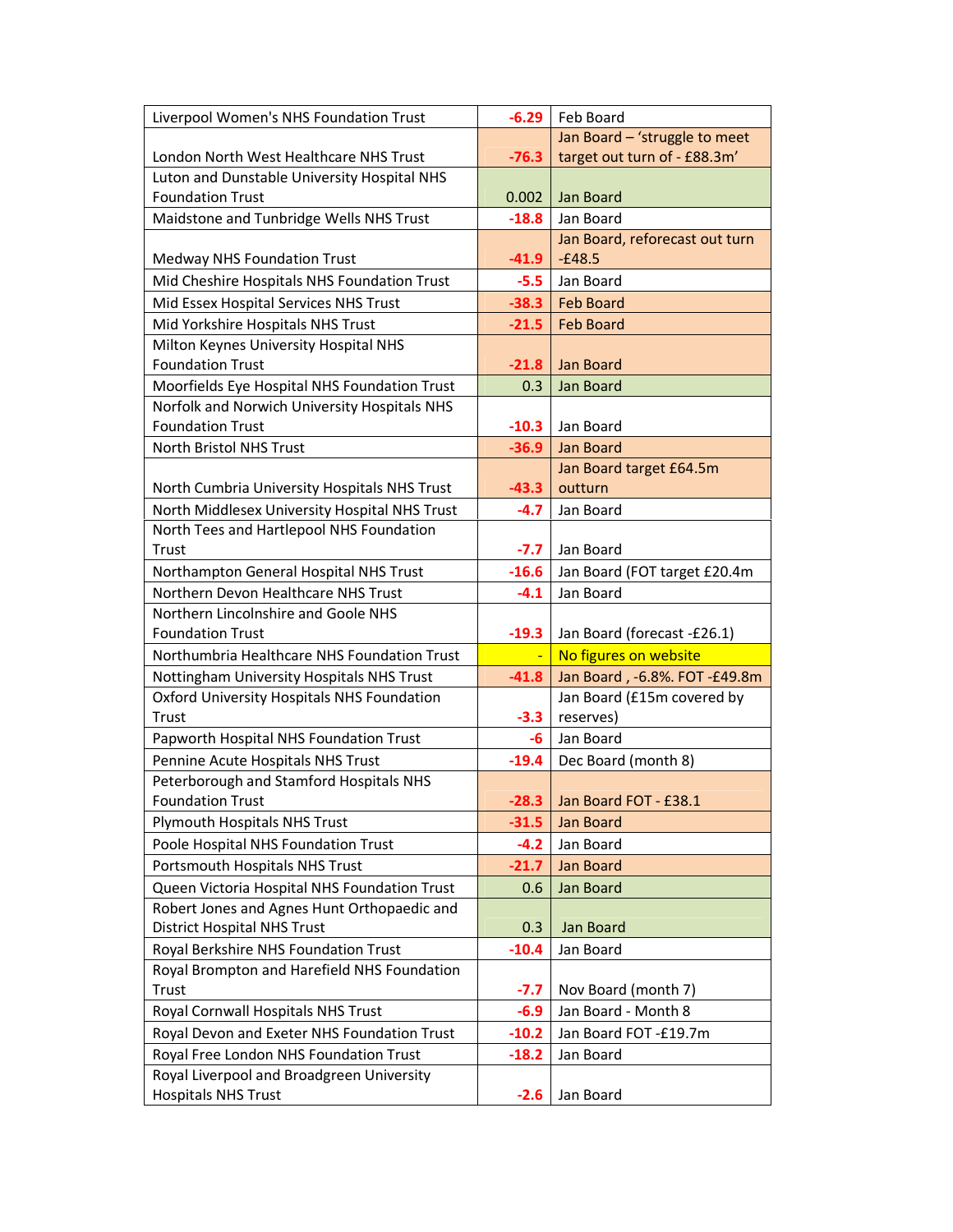| Royal National Hospital for Rheumatic Diseases                                  | $-1$         | Jan Board                 |
|---------------------------------------------------------------------------------|--------------|---------------------------|
| Royal National Orthopaedic Hospital NHS Trust                                   | $-4.3$       | Jan Board                 |
| Royal Surrey County NHS Foundation Trust                                        | $-6.3$       | Jan Board                 |
| Royal United Hospitals Bath NHS Foundation                                      |              | Most recent on website    |
| Trust                                                                           | $-1.3$       | (Month 8)                 |
| Salford Royal NHS Foundation Trust                                              | $-13.5$      | Jan Board                 |
| <b>Salisbury NHS Foundation Trust</b>                                           | $-6.9$       | Feb Board                 |
| Sandwell and West Birmingham Hospitals NHS                                      |              |                           |
| Trust                                                                           | $-1.2$       | Feb Board                 |
| Sheffield Children's NHS Foundation Trust                                       | $\mathbf{1}$ | <b>Feb Board</b>          |
| Sheffield Teaching Hospitals NHS Foundation                                     |              |                           |
| Trust                                                                           | $-6.6$       | Feb Board (Month 8)       |
| Sherwood Forest Hospitals NHS Foundation                                        |              |                           |
| <b>Trust</b>                                                                    | $-39.12$     | <b>Feb Board</b>          |
| Shrewsbury and Telford Hospital NHS Trust                                       | $-13.5$      | Jan Board                 |
| South Tees Hospitals NHS Foundation Trust                                       | $-8.2$       | Jan Board                 |
| South Tyneside NHS Foundation Trust                                             | $-7.6$       | Jan Board (month 9)       |
| South Warwickshire NHS Foundation Trust                                         | $-0.25$      | Jan Board                 |
| Southend University Hospital NHS Foundation                                     |              |                           |
| <b>Trust</b>                                                                    | $-10$        | Feb Board. FOT -£17.6m    |
| Southport and Ormskirk Hospital NHS Trust                                       | $-14.75$     | Feb Board                 |
| St George's University Hospitals NHS                                            |              | Feb Board (target deficit |
| <b>Foundation Trust</b>                                                         | $-44.3$      | £56m)                     |
| St Helens and Knowsley Hospitals NHS Trust                                      | $-8.6$       | Jan Board                 |
| <b>Stockport NHS Foundation Trust</b>                                           | $-12.4$      | Jan Board                 |
| Surrey and Sussex Healthcare NHS Trust                                          | $-5.3$       | Jan Board                 |
| Tameside Hospital NHS Foundation Trust                                          | $-15.4$      | Jan Board                 |
| <b>Taunton and Somerset NHS Foundation Trust</b>                                | $-8.7$       | Jan Board                 |
| The Christie NHS Foundation Trust                                               | 4.5          | Jan Board                 |
| The Clatterbridge Cancer Centre NHS                                             |              |                           |
| <b>Foundation Trust</b>                                                         | 3.7          | <b>November Board!</b>    |
| The Dudley Group NHS Foundation Trust                                           | $-3.1$       | Feb FOT                   |
| The Hillingdon Hospitals NHS Foundation Trust                                   | $-1.4$       | Jan Board                 |
| The Newcastle Upon Tyne Hospitals NHS                                           |              |                           |
| <b>Foundation Trust</b>                                                         | 2.2          | Jan Board                 |
| The Princess Alexandra Hospital NHS Trust                                       | $-30.6$      | Jan Board FOT - £38m      |
| The Queen Elizabeth Hospital, King's Lynn. NHS                                  |              |                           |
| <b>Foundation Trust</b>                                                         | $-12.1$      | Jan Board                 |
| The Rotherham NHS Foundation Trust                                              | -8           | Jan Board                 |
| The Royal Bournemouth and Christchurch<br><b>Hospitals NHS Foundation Trust</b> | $-8.7$       | Jan Board                 |
| The Royal Marsden NHS Foundation Trust                                          |              | No figures on website     |
| The Royal Orthopaedic Hospital NHS Foundation                                   |              |                           |
| Trust                                                                           | $-4.26$      | Feb Board                 |
| The Royal Wolverhampton NHS Trust                                               | $-6.7$       | Jan Board                 |
| The Walton Centre NHS Foundation Trust                                          | 0.1          | Jan Board                 |
| The Whittington Hospital NHS Trust                                              | $-9.2$       | Jan Board (month 8)       |
| Torbay and South Devon NHS Foundation Trust                                     | $-6.9$       | Feb Board                 |
|                                                                                 |              |                           |